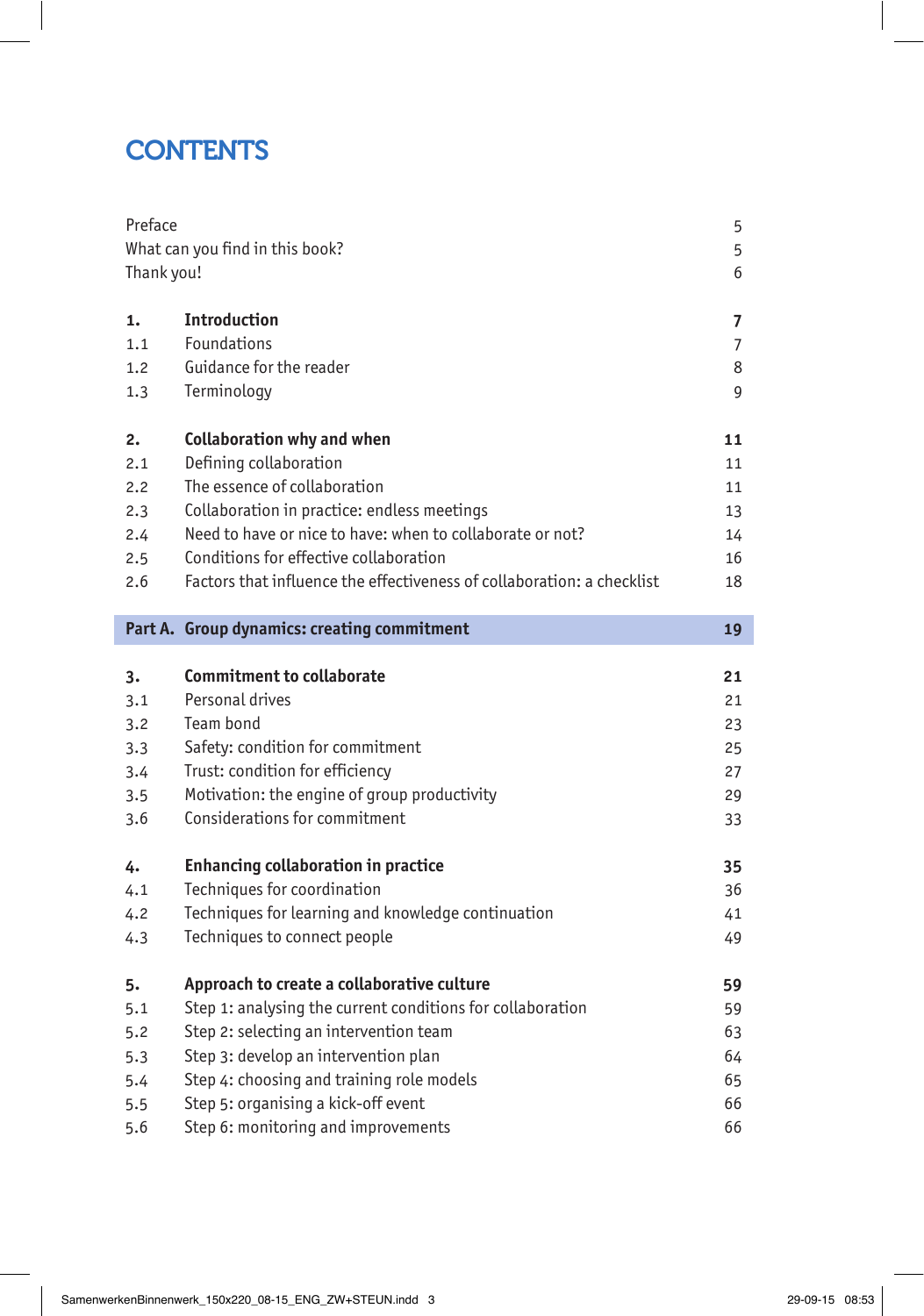|                   | Part B: Task content: creating synergy and focus                    | 67         |
|-------------------|---------------------------------------------------------------------|------------|
| 6.                | <b>Synergy and focus</b>                                            | 69         |
| 6.1               | Quality of the result                                               | 70         |
| 6.2               | Shared understanding about complexity                               | 73         |
| 6.3               | Support from the group                                              | 75         |
| 6.4               | Efficiency of the process                                           | 78         |
| 7.                | Creating synergy and focus in practice                              | 85         |
| 7.1               | Designing a workshop based on four success factors                  | 86         |
| 7.2               | Result dimension: the type of input                                 | 89         |
| 7.3               | Group dimension: the way of interaction                             | 97         |
| 7.4               | Process dimension: the way of information processing                | 106        |
| 7.5               | Complexity dimension: the type of structure                         | 124        |
| 8.                | Approach to design a workshop                                       | 133        |
| 8.1               | Step 1: selecting participants                                      | 133        |
| 8.2               | Step 2: analyse requirements                                        | 134        |
| 8.3               | Step 3: identify steps                                              | 139        |
| 8.4               | Step 4: compose methods                                             | 141        |
| 8.5               | Step 5: choose tools                                                | 142        |
| 8.6               | Step 6: design the program                                          | 145        |
| 8.7               | Step 7: test the program                                            | 148        |
| Part C            | Facilitation: skills to connect the group and the task content      | 151        |
|                   | The facilitators role                                               |            |
| 9.<br>9.1         | Core values                                                         | 153        |
| 9.2               | The task of the facilitator                                         | 153<br>154 |
|                   |                                                                     |            |
| 10.               |                                                                     |            |
|                   | <b>Facilitation skills</b>                                          | 157        |
| 10.1              | Process guidance                                                    | 157        |
| 10.2              | Leading the discussion                                              | 165        |
| 10.3              | A constructive atmosphere                                           | 169        |
|                   | <b>Concluding remarks</b>                                           | 173        |
| <b>References</b> |                                                                     | 175        |
|                   | Appendix 1: Overview of techniques to support collaboration         | 179        |
|                   | Appendix 2: Questions to analyse the effectiveness of collaboration | 180        |
|                   | Appendix 3: Overview of method parts                                | 181        |
|                   | Appendix 4: Method examples                                         | 182        |
|                   | Appendix 5: Example workshop program                                | 183        |
| <b>Index</b>      | Appendix 6: Overview of skills                                      | 186        |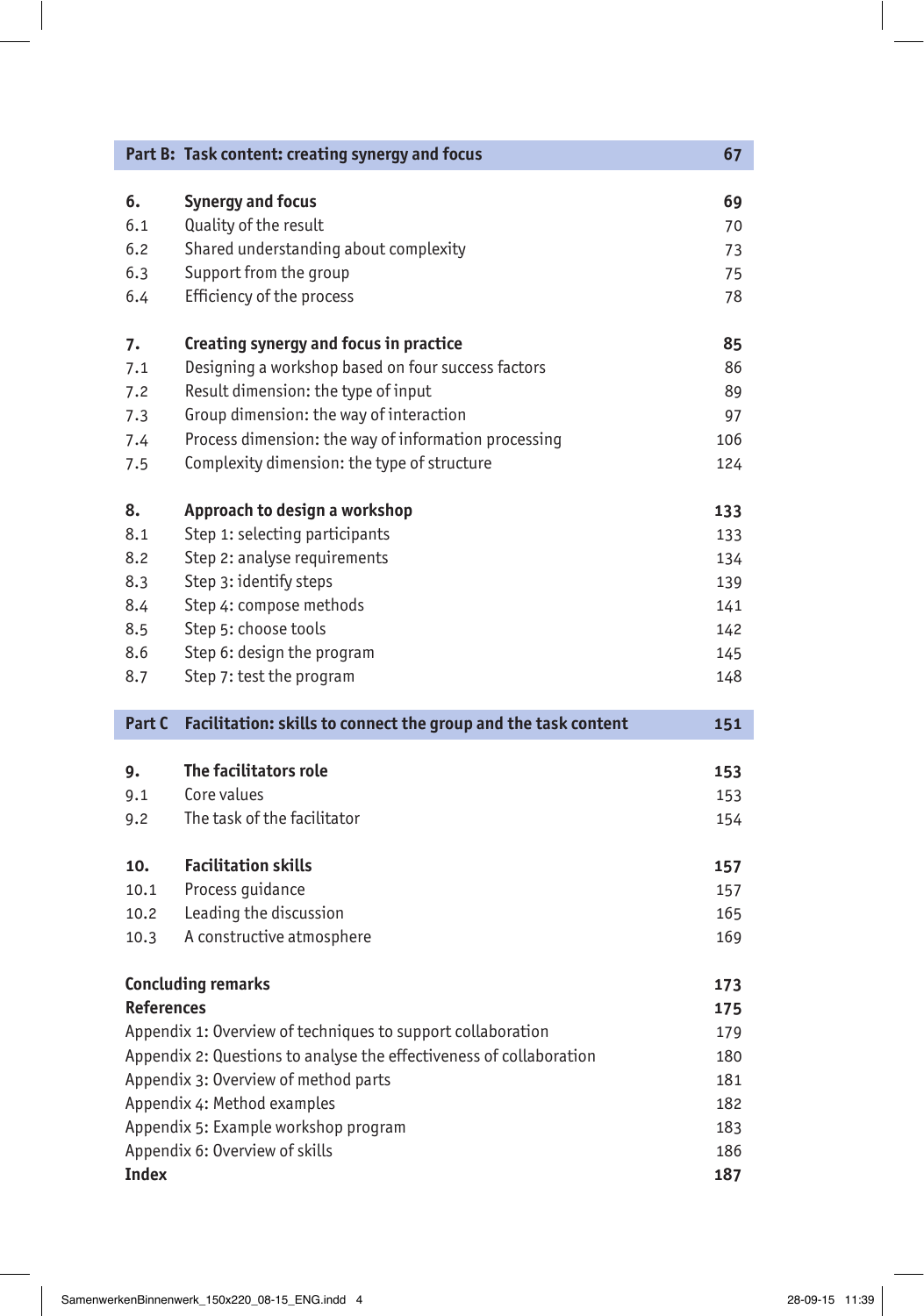# PREFACE

Collaboration is increasingly a necessity. We need partners to create the solutions our complex society requires. However, collaboration, meetings and seminars, cost time, lots of time, and efficiency is therefore crucial. The traditional post-it sessions at retreat centres are a thing of the past, and flip-charts stands have been removed from most meeting rooms. Unfortunately, the alternatives are limited. Good methods and techniques for interactive collaboration are hard to find. You can find an endless supply of platforms, apps and other tools for collaboration online, but many organisations fail to achieve effective online collaboration in their teams. Some organisations have installed high-tech meeting rooms with interactive screens, video-conferencing and various other gadgets. However, little knowledge is available on how to use these effectively in collaboration.

A trend in this decade is therefore to discourage employees from holding meetings. Standing meeting facilities, limited or costly meeting facilities will result in employees abandoning the practice of getting together face-to-face and working together. Other organisations support teams by organising drinks or teambuilding activities, which are nice to get to know each other, but do not offer a structural basis for team collaboration. Overall, this is not the way to ensure that the organisation takes full advantage of the knowledge of their employees, and certainly not the way to achieve harmonious collaboration that inspires and motivates employees to work for the organisation.

More effective and more efficient collaboration with an active involvement of the team and with support for the results is possible. Over thirty years of research into group support systems has provided ample evidence of this. However, the same research has shown that it is not the tools, but rather the process guidance: facilitation and structuration of collaboration that can be indicated as the main factor for success. Many professionals offer their services as facilitator and support groups in various ways and with a wide range of techniques. While many of these facilitators are successful in creating high quality outcomes with groups and teams, their work is almost always based on practical experience and handbooks. Very few facilitators can explain why their techniques and methods are working and it is very difficult to find literature to explain this.

In my research I searched for the essence of the success of facilitation. Many approaches for facilitation are based on experience and best practices. I have been looking for the theory that explains why these tools and methods work, and what their key mechanisms are. This book is a practical overview of the results of this research. In this way I want to offer practical, but also grounded methods and techniques, based on a rigorous theoretical understanding of group dynamics and collaborative information processing. With this approach I hope to remove the magic veil from the facilitation practice, and give insight in how and why it works.

#### *What can you find in this book?*

This book is for everyone who supports groups, people who coach, train, manage, lead, chair, facilitate, teach, or in some other way offer guidance to a group that works on a knowledgeintensive task. The book offers insight for everyone who wants to inspire groups to collaborate, and increase their effectiveness.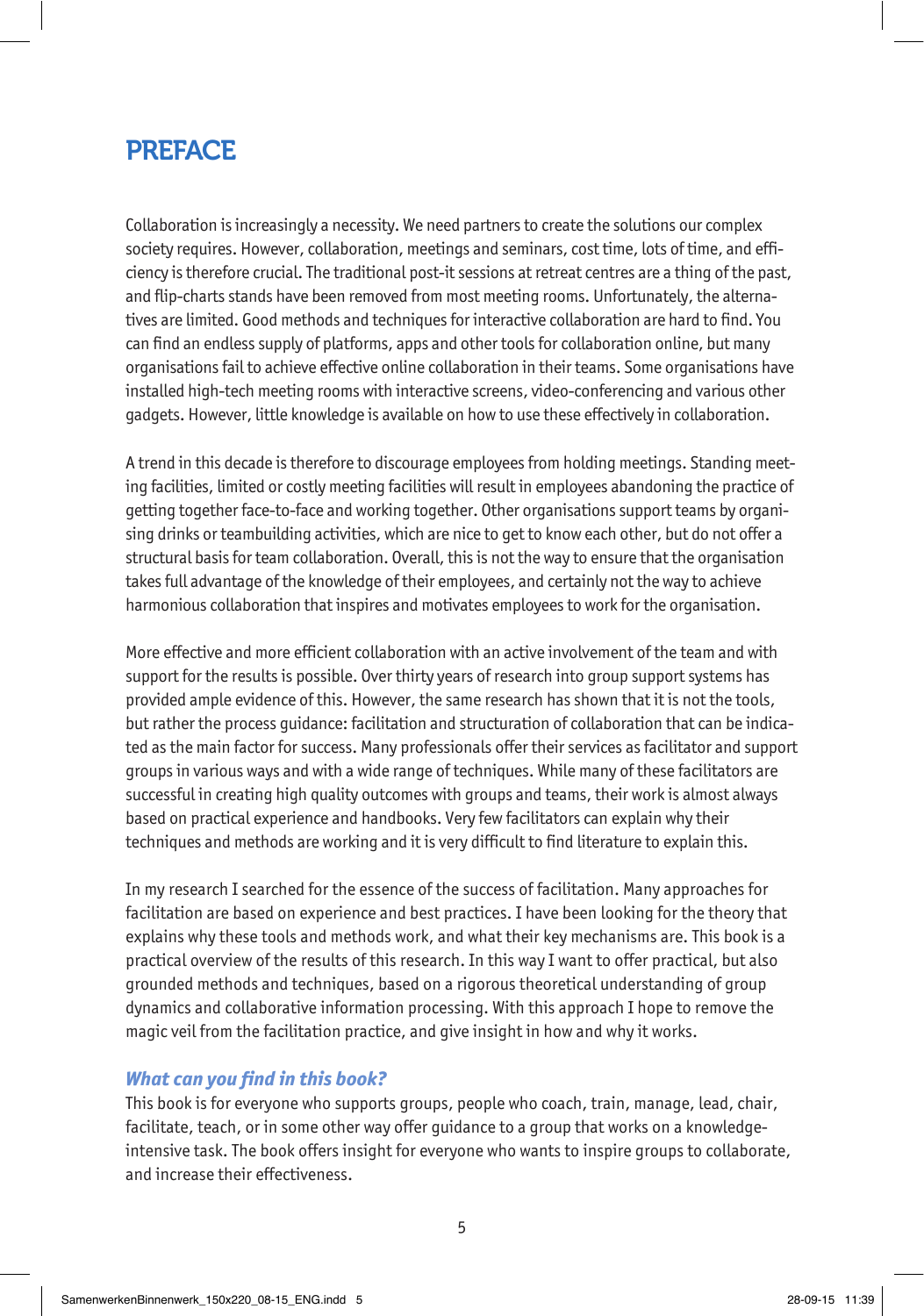Both novices and professionals can benefit from this book. For those new to supporting group work the book offers a clear basis and a set of useful techniques. For experienced professionals and experts in the field of facilitation and management, this book offers insight in why the methods and techniques you use, are actually working, and how you can use them even more effectively.

This book is about collaboration in a knowledge-intensive group process. It is not (or at least less) applicable to collaboration in the context of sports, armies (at operational level), and other types of more physical collaboration and coordination. Nor is this book about collaboration at a corporate level. Mergers, fusions, and other contractual collaboration agreements are not part of the scope of this book. I will however, offer insight for managers who have to pick up the pieces after these transitions, and develop new groups and teams that need to work together based on the best of both (or more) worlds.

Collaboration can take place at different levels of interaction. People work together if they check each other's work, give input, or make a revision. This type of collaboration where people work in a so-called 'relay' passing on deliverables, adding parts, can be very effective in some situations, but is highly insufficient when it comes to integrating different perspectives and stakes in an outcome. Such integration requires more interaction and the development of shared understanding, both on the problem and on the solution for the problem. In this book I focus on a highly interactive and intense type of collaboration in which the group makes optimal use of the knowledge, experience, and insights in the group. This fosters an efficient and productive collaboration process with support for the results created by the group. Such level of interactive collaboration is therefore most useful in the context of complex problem solving when many stakes and perspectives need to be aligned and integrated to create sustainable results. In other words, if you are looking for means to increase the effectiveness of collaboration, this book is for you.

#### *Thank you!*

I would like to thank everyone who contributed to realising this book. All my academic colleagues all over the world, with whom I worked on the research for this book, and who were kind enough to be my co-authors on academic papers. I would like to extend a special thanks to Bob Briggs and Gert-Jan de Vreede who inspired me through their passion for collaboration research. I want to thank my new 'colleagues', my fellow entrepreneurs, with whom I have been working over the last two years and who helped me to adopt the life of a business woman. I want to give credit to Pieter Parmentier, Arjen Verhoeff, Renée Jaarsma, Wim Luteijn, Frans van Rheenen, Jeffrey Jouvenaar en Robert Tjoe Nij, the reviewers of this book who had the patience to read earlier versions, and helped to improve it substantially. Especially Josje Kuenen, who sharpened the text of each version, and helped me to translate research into practical advice, and Saskia Gonggrijp and Miquette Lulofs, who struggled through my English translation. Last but not least I would like to thank Bastiaan, Rinske and Richard who took care of my angels Nina and Quinn while I was writing and supported me in everything.

I'm online and I would love to hear what you are up to concerning collaboration! You can find me on www.beter-samenwerken.net

Den Hoorn, summer 2015, Gwendolyn Kolfschoten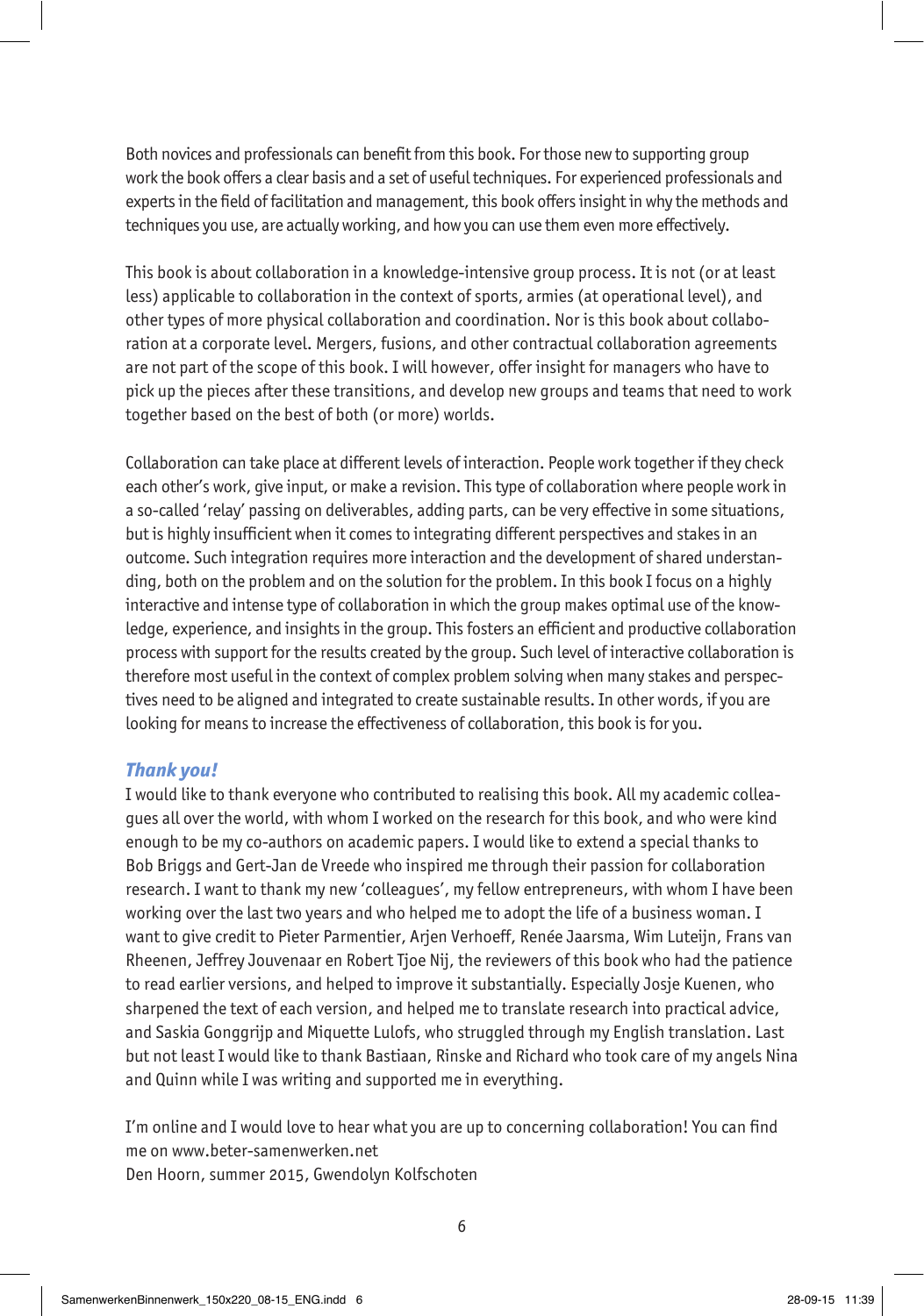# 1. INTRODUCTION

#### *"We should collaborate more effectively!"*

A frequently listed conclusion of evaluations of projects and team collaboration is the need to improve collaboration. However, few education curricula offer training or courses in collaboration. People see collaboration as a personal competence (team player, empathic person) or they summarise collaboration under general skills (leadership, communication skills). However, organising and supporting effective collaboration is fundamentally different from traditional management or leadership, where one person creates a vision and divides tasks. Real collaboration builds upon the strengths of the group and the knowledge and expertise available. Jointly we understand things better, we can work more efficiently, more creative, more precise, and we can count on the support required to make real changes.

If you really want to benefit from the expertise and knowledge available in a group, you are not looking for a leader, but for a facilitator: someone who offers structure to the collaborative process and helps the group to engage in mutual learning. Someone who offers the group tools to divide tasks and coordinate input. Someone who assures a basis of trust and safety, but who does not set the rules. Someone who assures quality, but does not determine the content of the results. In this book you will find the theory to understand the conditions for successful collaboration, and the essential techniques that help you to realise such collaboration. In addition it offers an approach to design workshops using modern tools and techniques, and an overview of skills required to handle group dynamics. No post-it tsunami in some luxurious retreat, but practical, simple techniques and modern tools that you can apply today, at your next meeting.

#### **1.1 Foundations**

For the theoretical basis of this book I used literature from many different disciplines including psychology, management science, systems engineering, and educational science. This theoretical basis helps to understand how group dynamics work and how process support can help to balance the cognitive load of collaboration.

For the practical parts I based the book on my own research into the design and facilitation of workshops and group processes. The methods I gathered from books and from the web, after which I submitted it to a filter of logic and, with the help of experts, unravelled the essence of their working. This exercise created a set of building blocks that enables you to create a specific technique for a specific situation, with the right mix of efficiency, quality, shared understanding, and support of the results.

The techniques and skills that I describe in this book, I have collected over the years, together with colleagues. These belong in the portfolio of every facilitator and trainer who wants to help groups in gaining synergy and focus in a harmonious collaborative endeavour. An overview of important literature sources can be found at the end of this book, sorted by chapter.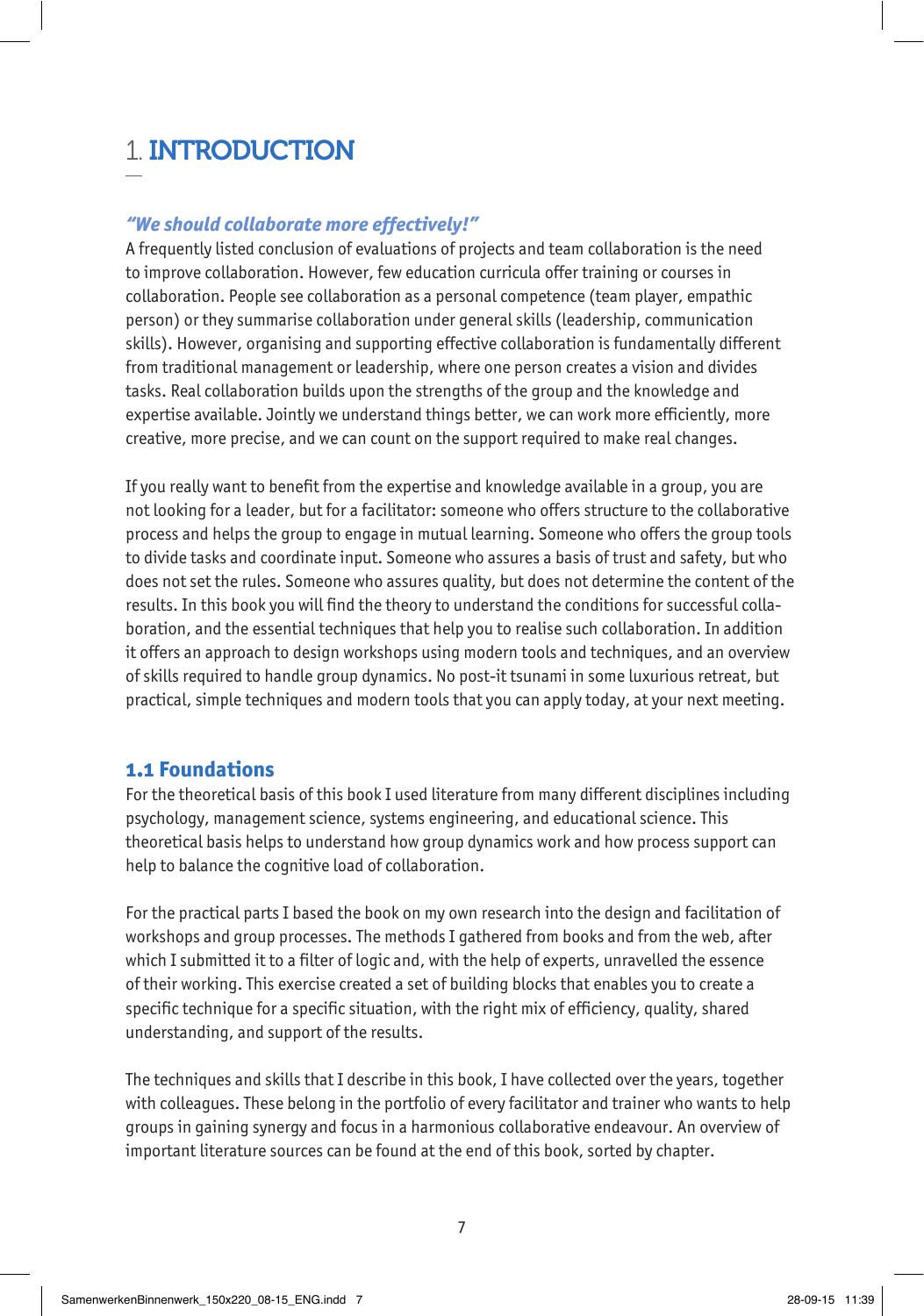# **1.2 Guidance for the reader**

This book is divided in three parts in which I first describe the group, then the content of the collaborative process and finally the linking of these by means of facilitation. Part A is for managers and other leaders who want to challenge their team, group, department or organisation to make optimal use of the knowledge and expertise available in their midst, and want to create a more collaborative culture. Part B offers techniques that can be used to design and facilitate an interactive group process such as for example a workshop or online activity, which supports a group in achieving its joint goal. Part C offers insight in the role of the facilitator, with the aim to align and unite different perspectives and stakes in the group. This book offers the how and why of effective collaboration, but in the right order. First the theory (why) and then the practice (how): first think, then act. Part A and B start with a theoretical chapter. Next they offer a chapter with techniques and methods to help you apply the theory in practice. Finally both offer an approach to work with these techniques and methods in the field. Part C is different. It covers the role of the facilitator, and the skills needed to fulfil this role. This part starts with the core values for facilitation and offers a description of the various tasks of a facilitator, as well as the skills required to execute these tasks.

#### *Part A Group dynamics: creating commitment*

To understand group dynamics we focus on the theory of commitment. How do we get a group to align their goals, so they want to collaborate? How do we get a group motivated and keep people in the group actively involved and engaged? How do we establish trust and safety? After the theoretical overview, I present a set of simple techniques and tools to enhance commitment. The techniques make use of social media and simple tools for effective coordination and communication. The final chapter of part A describes an approach to create a transition to establish a collaborative culture, aimed at effective and harmonious collaboration.

#### *Part B Content: creating synergy and focus*

To create rigorous results with a group, it is important to structure the group process. Collaborative information processing has three important phases: brainstorming, organising, and choosing. In this process, participants often experience information overload, there is simply too much information to process and understand. Also, the group members often have different perspectives that prevent them from creating shared understanding. Therefore it is important to create synergy and focus. With synergy we ensure that the group creates a shared understanding of the complexity of the task content and assures the quality of the results. With focus we ensure that results gain the support of the group, through an effective and efficient process. As in part A, this part starts with theory and subsequently offers techniques to support and structure each phase of the process in an effective interactive process to create meaningful and rigorous results. Finally we offer an approach to design a workshop with a program and supporting tools.

#### *Part C Facilitation: skills to intertwine the group and the task content*

The last part of this book is dedicated to the skills required to facilitate a workshop. We first discuss the core values that form the basis for a harmonious and effective collaborative endeavour. Next I describe the role and task of a facilitator and the skills required to guide, engage and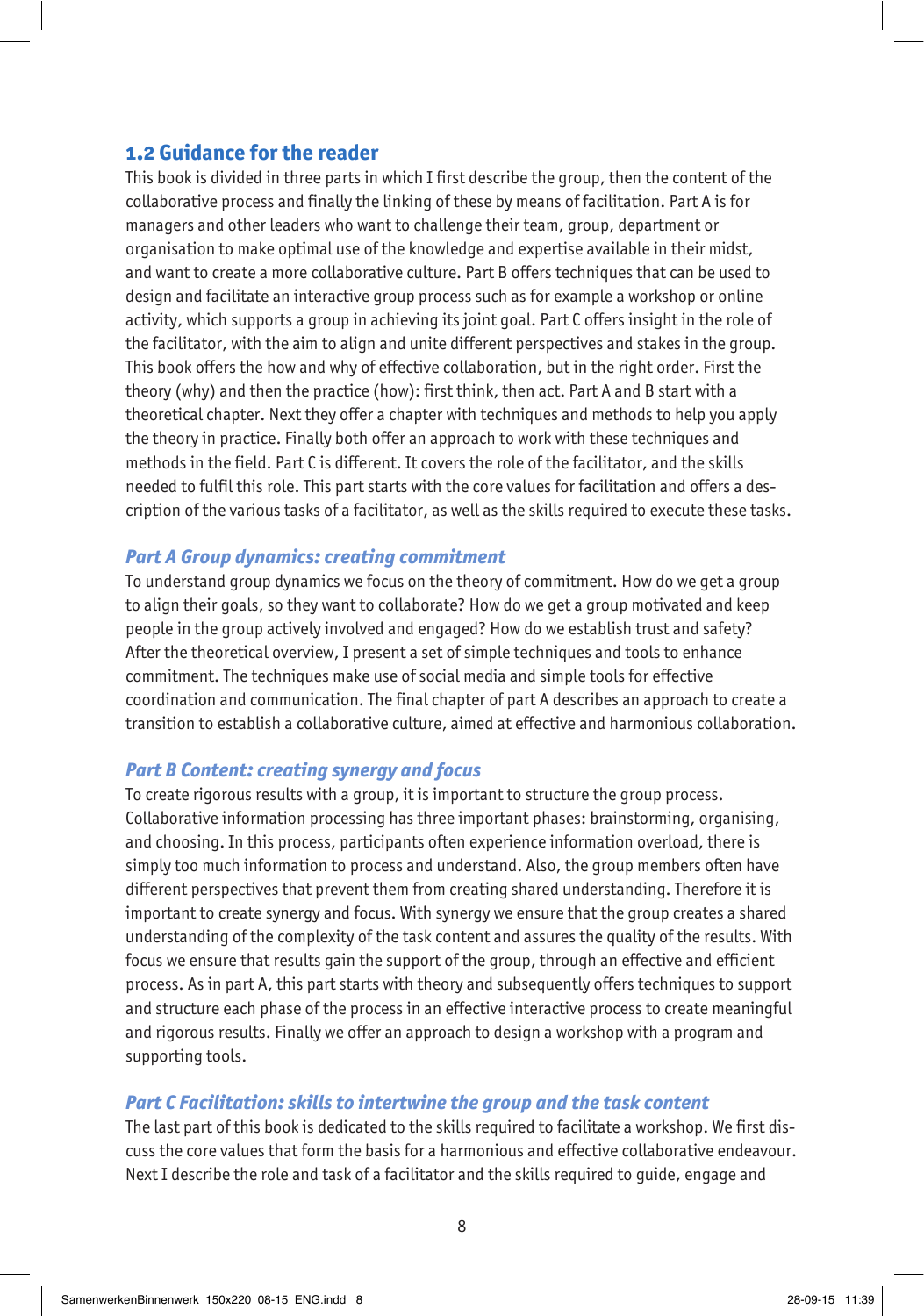activate a group in the process. Further I describe how to lead a discussion, how to deal with conflicts and how to maintain a productive and pleasant atmosphere.

### **1.3 Terminology**

I will briefly explain several terms and phrases in this book to avoid confusion.

**Group.** In this book I will talk about a group and its participants. A group can be a team, department, or any other group that has a joint goal.

**Participants.** Participants can be employees and their leaders, and can be both internal and external stakeholders. Everyone who is part of the group.

**Sponsor.** A separate role is defined for the sponsor. The sponsor is a term used for the person who will receive the results of the collaborative endeavour and who carries the final responsibility for the results. The sponsor can be a problem owner, an (internal) client, a supervisor or manager who has a question for his team, anyone who is ultimately responsible for the results.

**Task.** Everything that is part of the project, mission, or the work package of the group I call the task. We can find collaborative tasks in projects and project management, but also departments or consortia that continuously work together on one or more joint goals perform collaborative tasks. Both can use the techniques described here. Each step or deliverable in this joint goal can then be seen as a task.

**Techniques, methods, skills and approaches.** To avoid confusion, I use the term techniques for the solutions in part A, the term methods in part B and in part C we talk about skills. All three offer practical recipes that can be used to support collaboration. The different terms are applied mainly to help you to distinguish the three sets. Part A and B offer an overall approach to use the techniques and methods in a systematic way.

**Workshop.** The term workshop is also a concept that can be interpreted in different ways. The workshops that we design in part B are knowledge-intensive group processes in which knowledge and effort of all participants is combined to create joint results. The results of this workshop should have the support of the group and should be based on consensus to create sustainable outcomes that leads to action and change. A workshop in this book is therefore not a practical hands-on training session, with knowledge transfer or learning as its main goal. It is instead an interactive process in which the group itself creates joint results.

**Facilitator.** A facilitator is a process guide. Someone who can support the group in achieving its goals. A facilitator is not the leader of the group, and neither the chair or the person responsible for the results. The facilitator helps the group to collaborate and to create commitment, synergy and focus.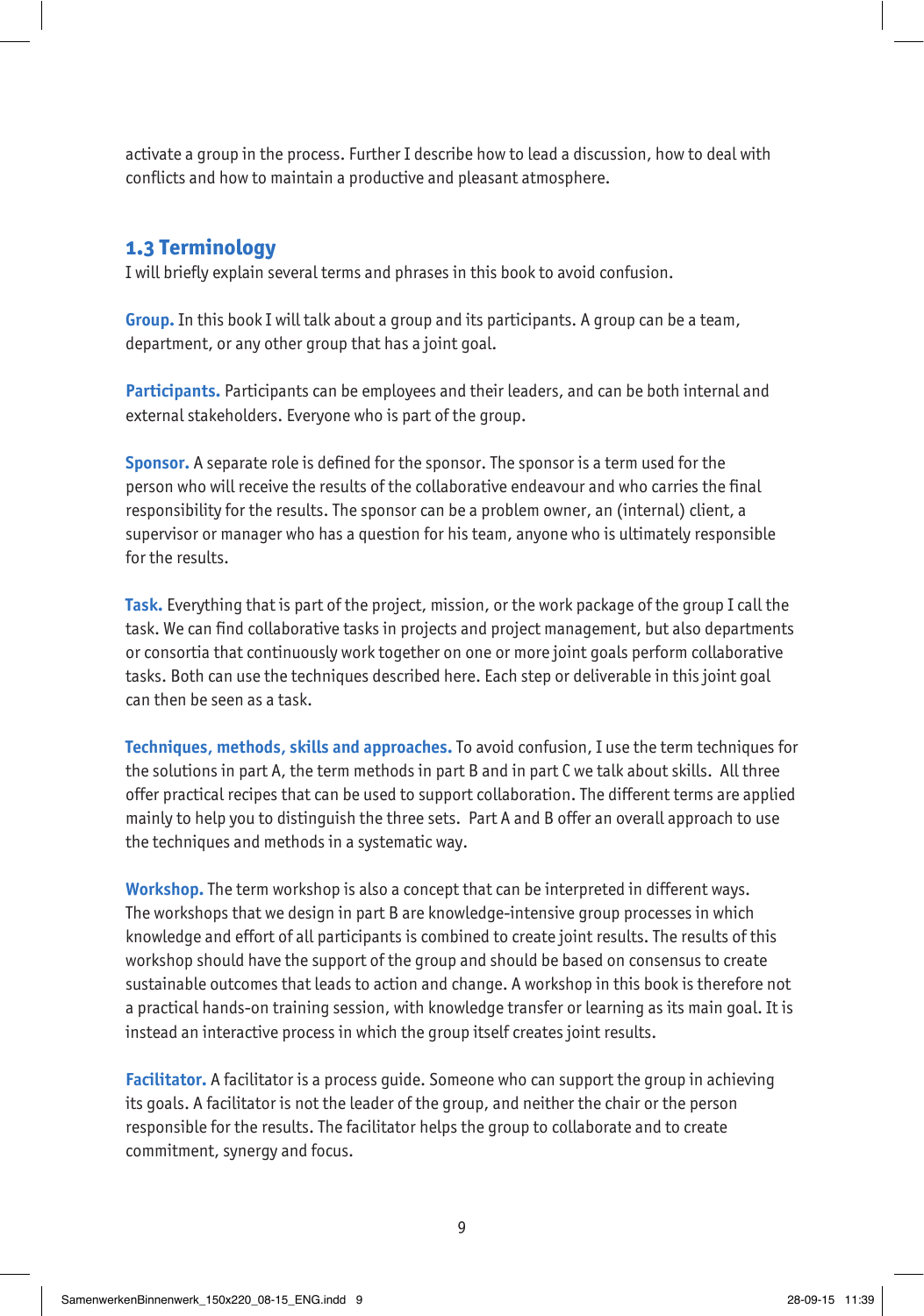# 2. COLLABORATION WHY AND WHEN

**To anchor your understanding of collaboration, I find it important to define what I mean by collaboration first. Next, it is good to realise at this point what the reasons are to collaborate, and consequently, what the reasons are not to collaborate. Collaboration is valuable in many, but not all circumstances. In this chapter I will outline the scope and conditions that I use for collaboration as a concept.** 

### **2.1 Defining collaboration**

I define collaboration as a joint effort of a group, aimed at achieving a goal. Often, the group works on a joint goal, but it is possible that participants collaborate while having different goals, that they somehow align or combine. In a group process participants have their own goals and incentives, which are often related, sometimes intertwined, and on occasion even partly in competition with each other. One participant might for example hope to gain promotion by performing well during the project, while another participant might want to learn from participation in the project. Both can be committed to work together, sometimes even without having a real stake or even an interest in the end product.

With a group I assume that more than a handful of participants are involved. Seven people (depending on the complexity of the task as well) form the so called 'span of control': the number of people that are 'manageable', that can be coordinated effectively by one person. If you have a smaller group, then many of the techniques and methods in this book are not necessary. That does not mean they are not useful or effective in such context, but small groups can do without. Research shows that when the size of the group increases and the content of its task becomes more complex, it gets harder for groups to organise themselves. In these groups, the impact of good collaboration support and high levels of commitment is significantly larger, and these are therefore the groups that will benefit most from facilitation and the use of structured methods.

Collaboration is a highly interactive process. If a group simply divides tasks, and combines results in one end product, I believe they did not really collaborate, or only in a very limited way. In collaboration we expect people to help each other, complement each other; we expect that there is synergy: one plus one is more than two. For example because new solutions emerge, or extra efficiency is gained, or because there is just a lot more fun in working together.

## **2.2 The essence of collaboration**

Effective collaboration knows two key challenges: first the dynamics of the group and second the complexity of the task. To facilitate group dynamics we need ingredients such as commitment, trust and the will to combine forces. For the task, we need overview, shared understanding and structure to combine the knowledge and experience of all participants in an effective way, and to establish results with support from the group. In other words: logic thinking, rigorous working and effective communication by dedicated people. That sounds simple, but it isn't.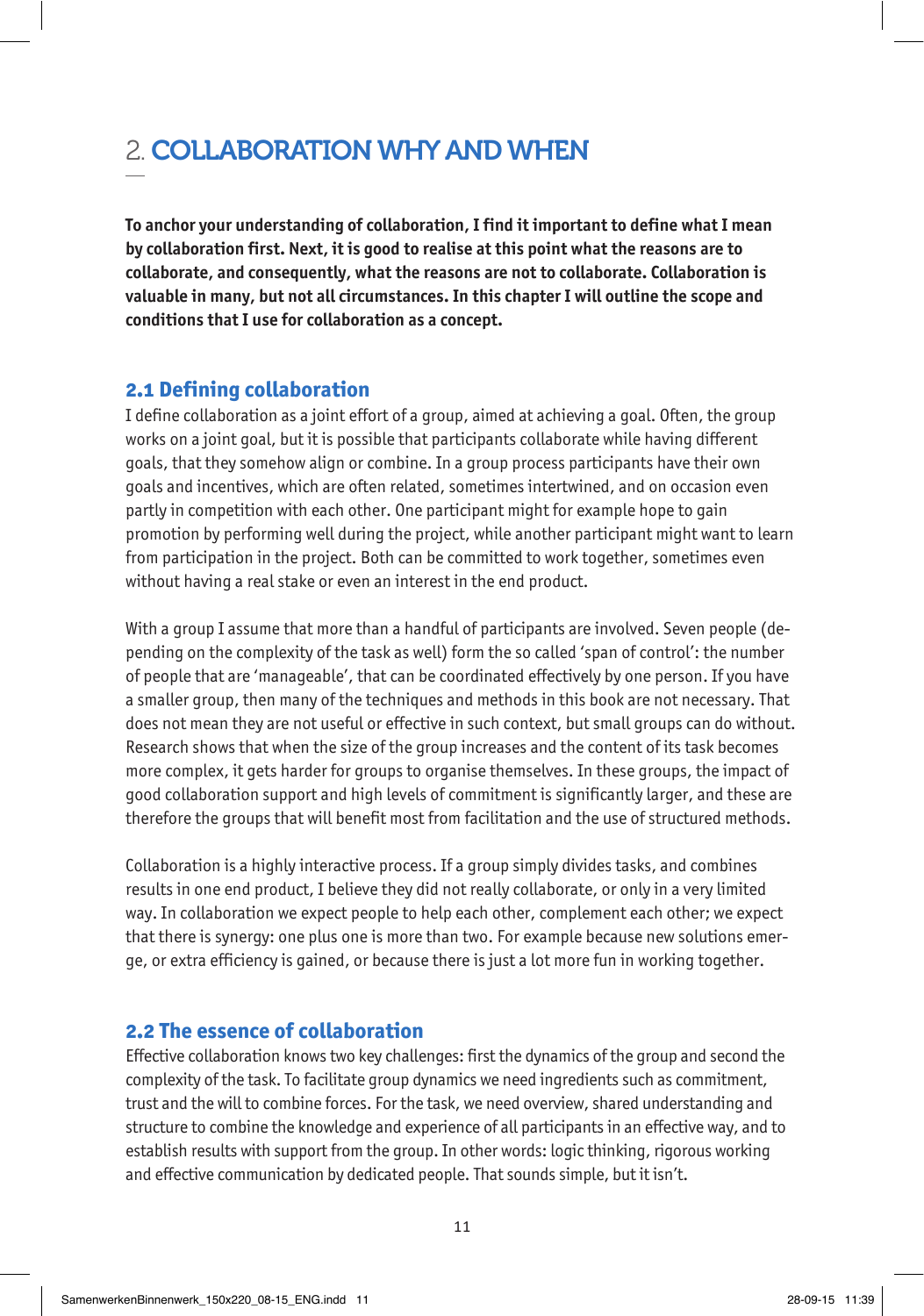High levels of interaction have a down side. If you work individually, you do not need to explain what you are doing, or to understand what others think of it. You do not need to agree on how you work together either. Collaboration requires a lot of extra communication and coordination in comparison to individual work and is much more difficult to manage or control.

If we see 'collaboration towards a goal' as a production system (see figure 1), we can identify the main resources to be effort and knowledge (and coffee of course). Effort and knowledge are not tangible, and its deployment depends on the willingness of participants to contribute to the group process. Therefore, there are two essential factors in effective collaboration:

- 1. Commitment: participants need to be willing to share knowledge and make effort,
- 2. Structure: participants need to integrate their knowledge and coordinate their effort to achieve the goal.

Effective collaboration therefore only works when participants can formulate a joint goal that takes into account the individual goals of all relevant stakeholders. That is also why it is so important to formulate the goal of a task or project: when it is unclear what the group wants to achieve, then the incentives for the participants to contribute are also unclear. Not only should the goal be clear, but the goal should also be supported. Participants should be willing to work together: they should actively contribute knowledge and effort to achieve the goal. Therefore, commitment is an essential success factor. It requires a shared vision, the will to join forces, sufficient motivation, and trust in the group. Also, once the group is committed, there is another challenge to keep them actively involved and engaged. Such involvement requires investment in a sustainable relationship with constant guarding of loyalty, motivation, safety and trust in the group.

But even a group that is highly driven, and completely focused on the goal, is not always effective if participants are not capable to coordinate their effort and more importantly, to integrate their knowledge. Joint overview and shared understanding are essential, especially when participants come from different backgrounds, cultures, languages, educations or domains. For the content of the collaboration process, the solution lies in structuration. Collaboration is a cognitively intensive effort. Integrating different perspectives requires divergent thinking and clear communication and coordination. Structuring the task content is complex and requires shared understanding.

The crux of collaboration (see figure 1) is therefore balance. Balance between on the one hand group dynamics and working towards commitment, and on the other hand, structuring the complexity of the task and the process, creating synergy and focus. Facilitation and support by means of structuring methods and tools can help groups to create this balance. The role of the facilitator is essential in this.